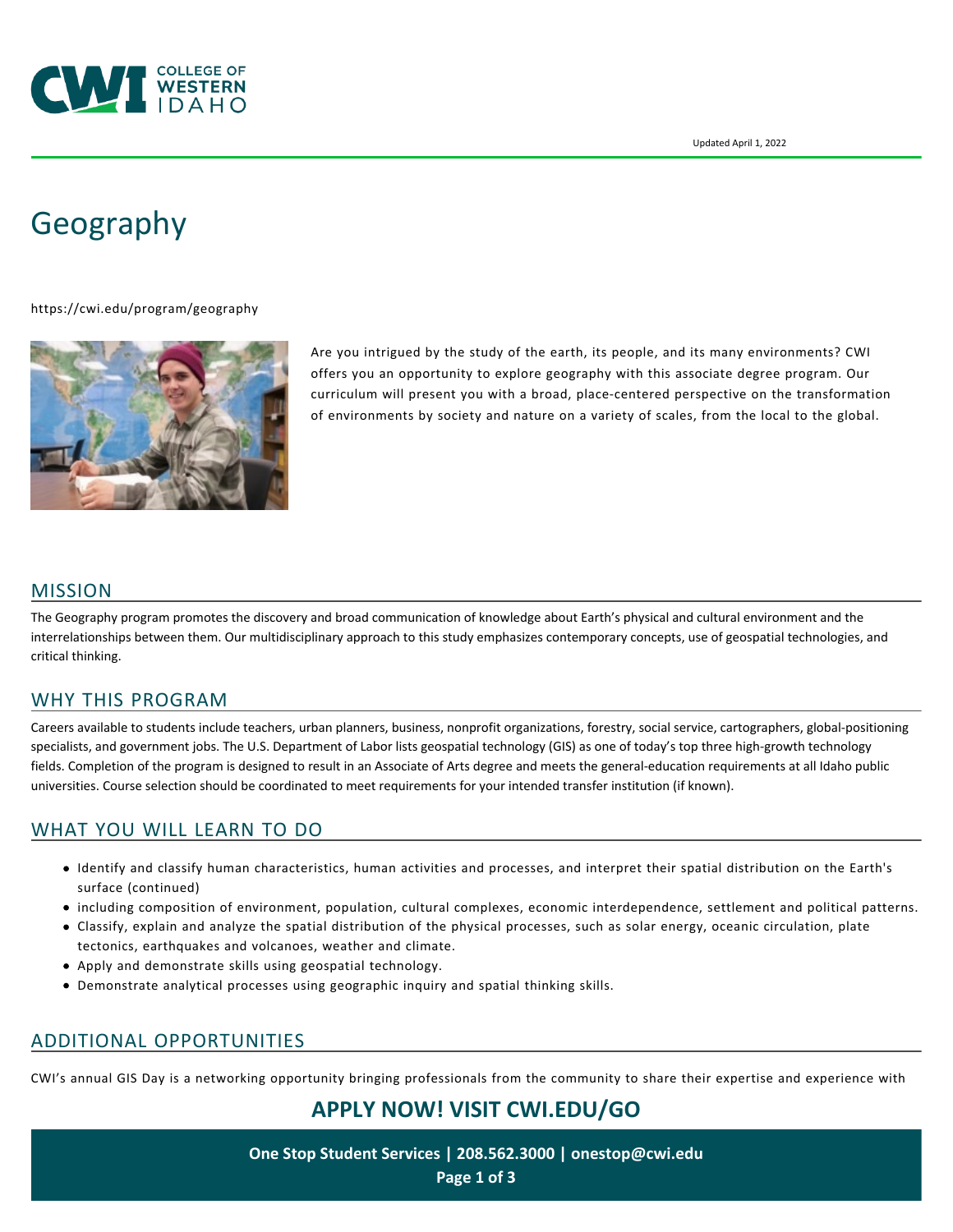



students. Geography Club students visit different sites around the region and participate in community service projects in Ada and Canyon County.

# DEGREES AND CERTIFICATES

Geography - Associate of Arts Degree, 24 Months Delivery Formats: In-Person, Hybrid, Online, Degree Fully Online

## CAREER INFORMATION

Geography is a growing career field. The University of Idaho reports a 99% employment placement rate for geographers. The Association of American Geographers has an extensive jobs and careers resource section at <http://www.aag.org/cs/careers>

Also, professional resources can be found at the following sites:

- [Association of American Geographers](http://www.aag.org/)
- [The American Geographical Society](http://americangeo.org/)
- [North American Cartographic Information Society](http://www.nacis.org/)
- [United States Geological Survey](http://www.usgs.gov/)

#### PROFESSIONS

- Environmental management
- Conservation of biodiversity
- Natural resource management
- Climatology
- Natural hazard perception
- Hydrology
- **•** Foreign policy
- National security
- Immigration policy
- Non-governmental organizations
- City/regional planning
- **Transportation**
- Emergency and disaster planning
- Real estate development
- Resource exploration

# CWI ONLINE COURSES



Visit [cwi.edu/online](https://cwi.edu/online) for more details!

# **APPLY NOW! VISIT [CWI.EDU/GO](http://cwi.edu/go)**

**One Stop Student Services | 208.562.3000 | [onestop@cwi.edu](mailto:onestop@cwi.edu) Page 2 of 3**